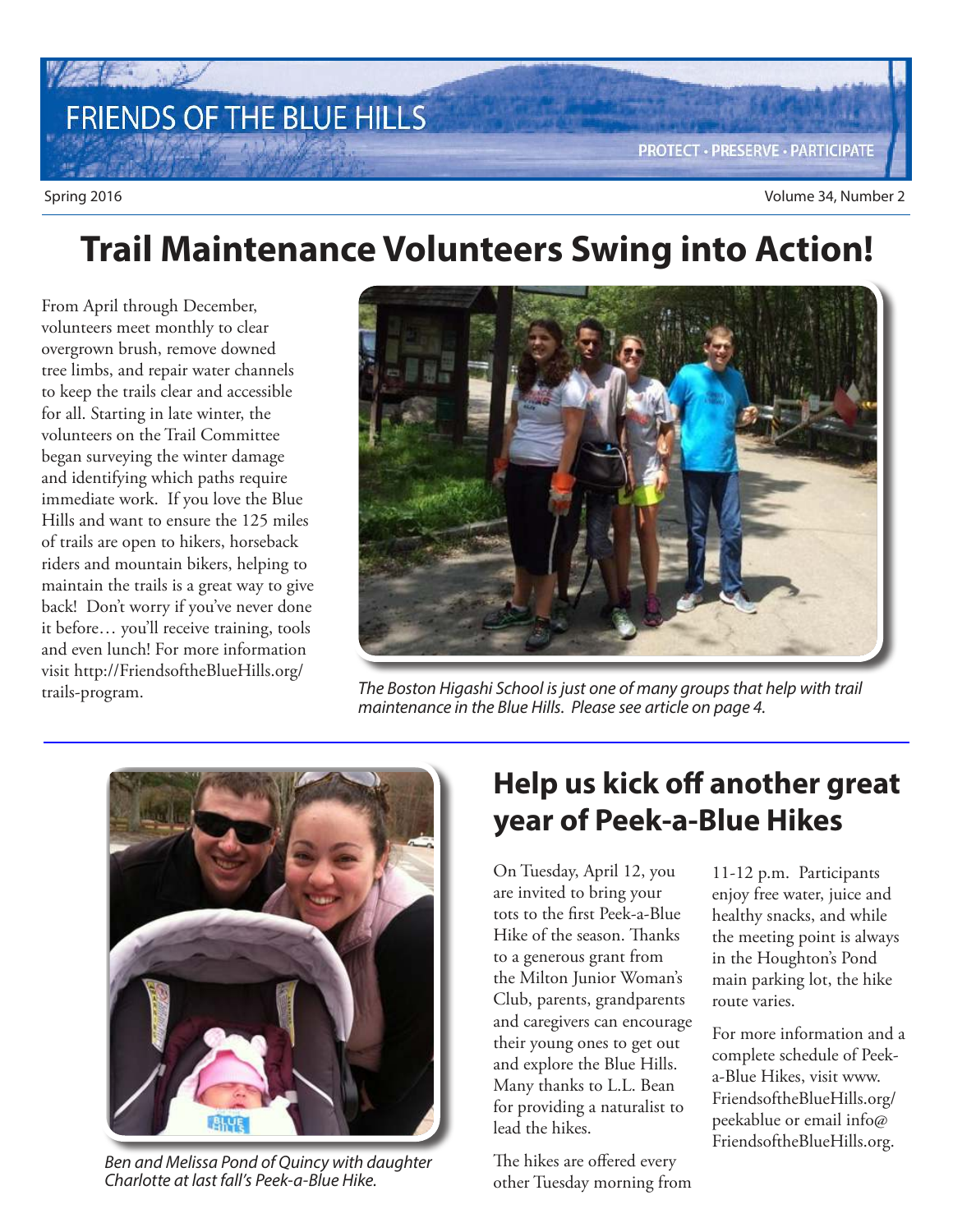# **Paying it Forward… to the Blue Hills**

Denny and Win, who live right next to the Blue Hills, say they have benefited from generous people before them. They included the Friends of the Blue Hills in their Will because they'd like the next generation to say the same about them.

Recently, Denny researched the deeds in her current neighborhood and discovered that people who lived before her had helped protect the Blue Hills and the surrounding area through gifts and other efforts. "The history here is full of wonderful people who came together with a love and respect for the nature they lived in. I so appreciate the work that past generations have done to protect this land for me. So here we

are, and I guess it's our turn to do what we can to protect and preserve the Blue Hills for future generations."

That's why Denny and Win joined the Skyline Society by remembering the Friends of the Blue Hills in their Will. To learn more about the Skyline Society, visit www. FriendsoftheBlueHills. org/skyline-society.

> Denny and Win Swenson of Milton joined the Skyline Society this year. Denny explains: "I guess it's our turn to do what we can to protect and preserve the Blue Hills for future generations."



 $\frac{1}{6}$ 

#### **Congratulations to Bill and Ellie Chapman—Winners of the 2015 Sustainers Raffle!**



The Chapmans won a \$250 gift certificate donated by L.L. Bean for supporting the Friends of the Blue Hills with a monthly donation. If you become a Sustainer, you could win your own \$250 L.L. Bean gift card this year, too. So why not consider signing up for our Sustainers program? By making a monthly donation to the Friends, you will provide a steady and reliable source of income for Friends of the Blue Hills and will ensure that your membership never lapses! Of course, you may stop the donations at any time by calling 781-828-1805 or emailing us at info $\omega$ FriendsoftheBlueHills.org. Thank you for your generous support!

#### **YES! I want to protect the Blue Hills Reservation!**

| ⊔                                                                                                                                               | $\Box$ Basic Membership - \$30<br>Hancock Hill Hero - \$100<br>$\Box$ Chickatawbut Champion - \$500<br>Payment Frequency (Choose one)<br>$\Box$ Lump sum donation<br>Monthly donation of \$ |                   | $\Box$ Ponkapoag Protector - \$50<br>$\Box$ Skyline Steward - \$250 | Great Blue Guardian -\$1,000 |
|-------------------------------------------------------------------------------------------------------------------------------------------------|---------------------------------------------------------------------------------------------------------------------------------------------------------------------------------------------|-------------------|---------------------------------------------------------------------|------------------------------|
| <b>Become a Sustainer:</b> $\Box$ Yes, have this gift renew automatically                                                                       |                                                                                                                                                                                             |                   |                                                                     |                              |
| $\Box$ I've enclosed a check made payable to Friends of the Blue Hills<br>$\Box$ Please charge my $\Box$ Mastercard $\Box$ Visa $\Box$ Discover |                                                                                                                                                                                             |                   |                                                                     |                              |
|                                                                                                                                                 | Card Number                                                                                                                                                                                 | Exp. date (MM/YY) |                                                                     | Card security code           |
|                                                                                                                                                 |                                                                                                                                                                                             |                   |                                                                     |                              |
|                                                                                                                                                 |                                                                                                                                                                                             |                   |                                                                     |                              |
|                                                                                                                                                 |                                                                                                                                                                                             |                   |                                                                     |                              |
|                                                                                                                                                 |                                                                                                                                                                                             |                   |                                                                     |                              |
|                                                                                                                                                 |                                                                                                                                                                                             |                   |                                                                     |                              |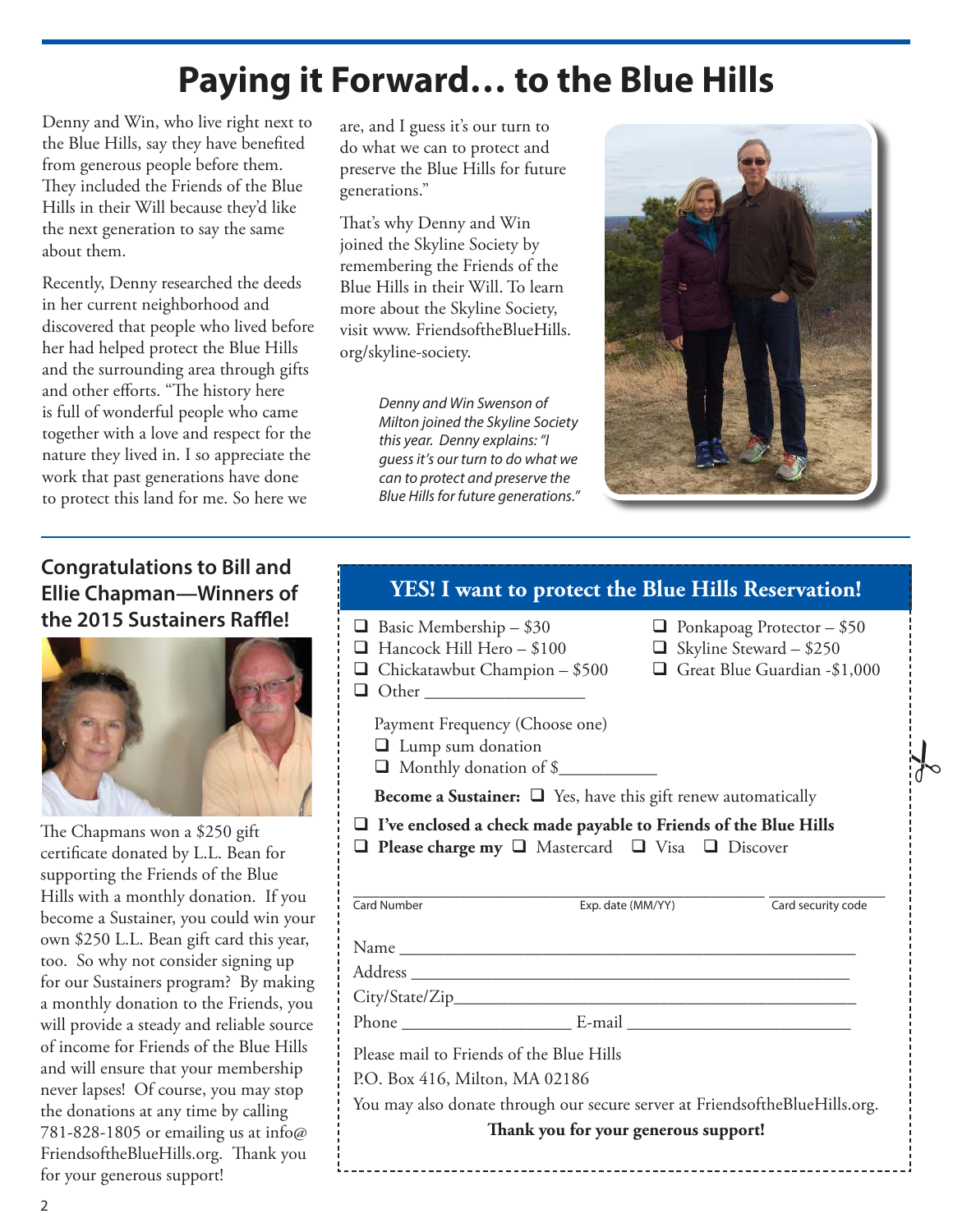### **Team Up with Friends of the Blue Hills to Green Up the Blue Hills!**

#### **Sunday, June 5, 1-3:30 p.m.**

We had a very mild winter (thank goodness!), and that means the invasive plants are out in force this spring!

Please help protect the forests by joining us at the annual Green Up on Sunday, June 5, from 1:00 - 3:30 p.m. If everyone pitches in a little, we'll make a big difference to the native plants by removing lots of invasive weeds around Ponkapoag Pond. But it's not all work… there will also be music, face painting, crafts, and a scavenger hunt along the way!

If you're interested in volunteering, please RSVP to Greenup@ FriendsoftheBlueHills.org or call



Anna and Alison McGarry of Quincy lend a hand at last year's Green Up.

617-696-8248. Parking is available at Temple Beth David, 1060 Randolph Street, Canton. It is a short, scenic walk from the parking lot to the Ponkapoag AMC Cabins. The event will take place rain or shine – so come on out, bring the family and your gardening gloves!

### **Join us for the Grand Re-Opening of St. Moritz Nature Trail in Quincy!**

### **Saturday, May 7, 2016 9 a.m.-noon 651 Willard Street (Shea Rink), Quincy**

Celebrate the grand re-opening of scenic St. Moritz Nature Trail! Join a scavenger hunt for kids, read along on a spring StoryWalk®, stretch your legs on a variety of selfguided marked trail hikes and enjoy some free refreshments as we unveil a new sign and log benches at St. Moritz Nature Trail. This event will also coincide with Quincy Park Department's Cleaner and Greener Day. Visitors can choose between the hikes or assisting with litter pickup and improving a playground

at St. Moritz. Clean-up volunteers should be age 16 and up, but all ages are welcome on the hikes. If helping with the clean-up, please wear clothes to get dirty and sturdy, closed-toe shoes or boots. For more information, email anne@ FriendsoftheBlueHills.org. This event is sponsored by the Friends of the Blue Hills, the Department of Conservation and Recreation, and the Quincy Department of Planning and Community Development.

### Two rare eagles spotted at Milton Landing in January

#### By Lawrence Meyer

Since October 2014, a number of people have been watching eagles that have been perching almost daily in trees along the Neponset River. Where they perch is a short distance from a public parking lot and small riverside park, called Milton Landing, hidden past the Milton Yacht Club in Milton Village. By birding standards, viewing them is ridiculously easy. It is like a drive-in for eagle viewing; you don't even have to get out of your car. Off in the distance is the traffic of the Southeast Expressway. The green line trolley rumbles by over to the left. And then there are the eagles...



Photo by Craig Gibson.

**The Friends of the Blue Hills newsletter is produced four times a year.**

**Editors: Anne Comber, Judy Jacobs, Barbara Kirby**

**Layout: Donald Souliere**

**Visit us on the web at www.FriendsoftheBlueHills.org or call 781-828-1805 for membership, maps and schedule information. P.O. Box 416, Milton, MA 02186**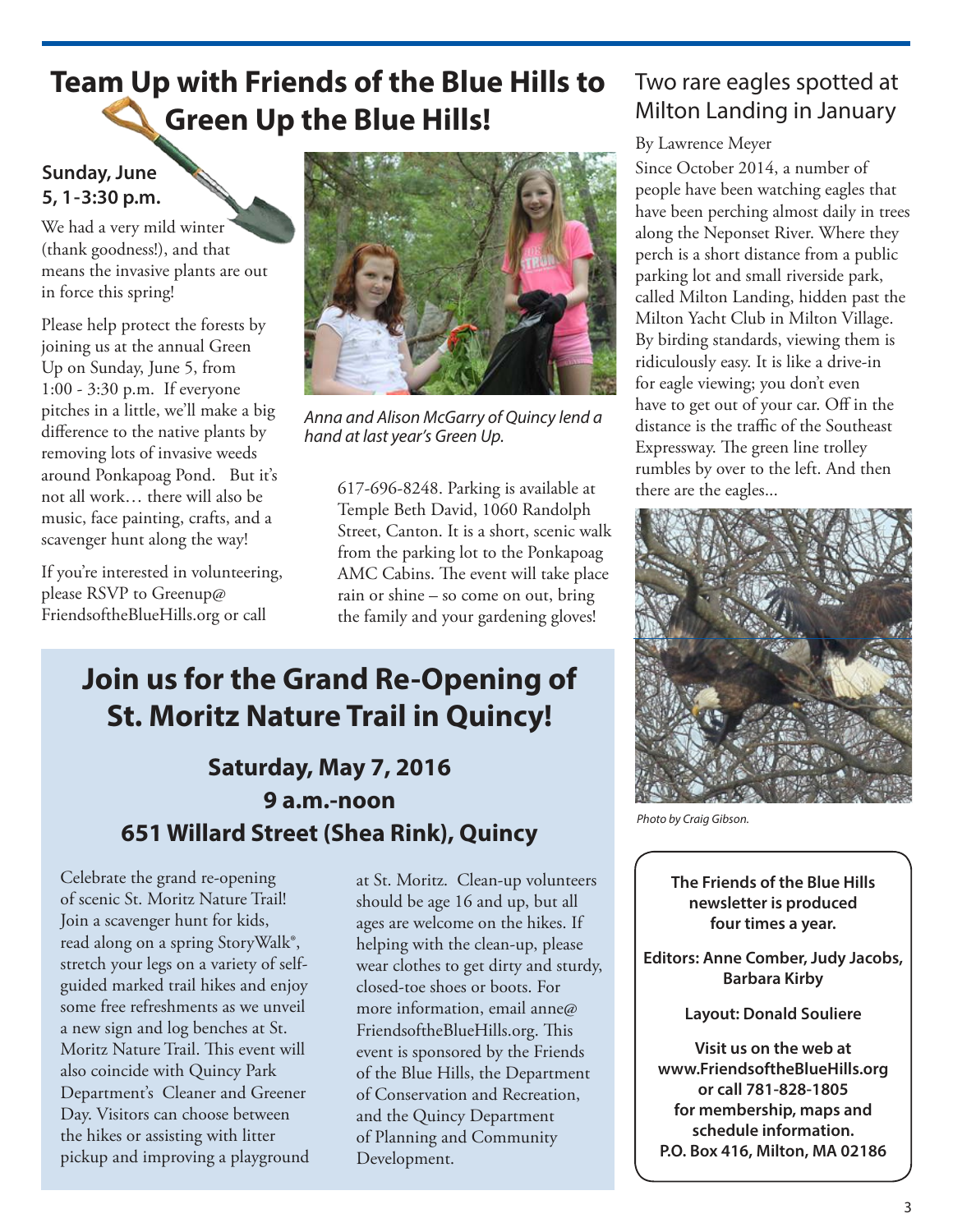### **Enter the Incredible Blue Hills Photo Contest**

You're invited to enter this year's photo contest! Submit up to four photos that help demonstrate why we all think the Blue Hills Reservation is so incredible. You have two chances to win a \$250 L. L. Bean gift certificate: judges will award one prize, and another prize will be awarded to the photographer who receives the most electronic votes. Many thanks to this year's sponsors: Dedham Savings and L.L. Bean.



## **Save The Date For Jimmy Tingle!**

#### Photo by Nicolass Strik



Join us for a night of comedy with Jimmy Tingle! The benefit will be Saturday, July 30, at Curry College in Milton. For more information, visit www.friendsofthebluehills.org/tingle.

### **Are you an accountant or lawyer?**

The Friends are looking for two new volunteer Board members with a passion for the Blue Hills and an accounting or a legal background. Do you have accounting skills? Or experience in real estate or environmental law? If so, please contact us to learn more: Board@ FriendsoftheBlueHills.org.

### **Boston Higashi School—Students Reap Rewards from Giving Back**

Maintaining the trails sometimes benefits the volunteers as much as the Blue Hills. One good example is the Boston Higashi School, a school for autistic students in Randolph, where the students learn useful skills and help give back to the community.

For more than six years, students in the Higashi School's Emergence Program—a transition program for students aged 18-22—have participated in our Adopt-a-Trail program. The Boston Higashi School, situated on a beautiful 55 acre campus just minutes away from the Blue Hills Reservation, brings students twice a week (weather permitting) to work on the Ponkapoag section of the Blue Hills. According to Hiroshi Abe, a Master Teacher of Employment Education at the school, trail maintenance is a perfect fit for their students. "Many of our students find it very fulfilling to be in a natural setting, working with their hands, and accomplishing something concrete and worthwhile," Hiro said. The trail maintenance work also fits in with the school's goal of connecting with the local community.

Students prepare by working on a trail located on campus that is very similar to the Blue Hills. Hiro supervises and

guides the students as they perform the various trail maintenance tasks and become familiar with the tools. Once the students are comfortable with the work and the setting, they move to the Blue Hills. According to Bob Flagg, a trail maintenance volunteer leader, the Boston Higashi School is providing a real service to the community. "Hiro and the students have been a pleasure to work with and are an inspiration to all students to take an active role in their community."



Lisa Irwin of Weymouth submitted this photo to last year's photo contest. To see photos submitted to this year's contest, vote for your favorite or submit your own, visit www.FriendsoftheBlueHills. org/photo-contest.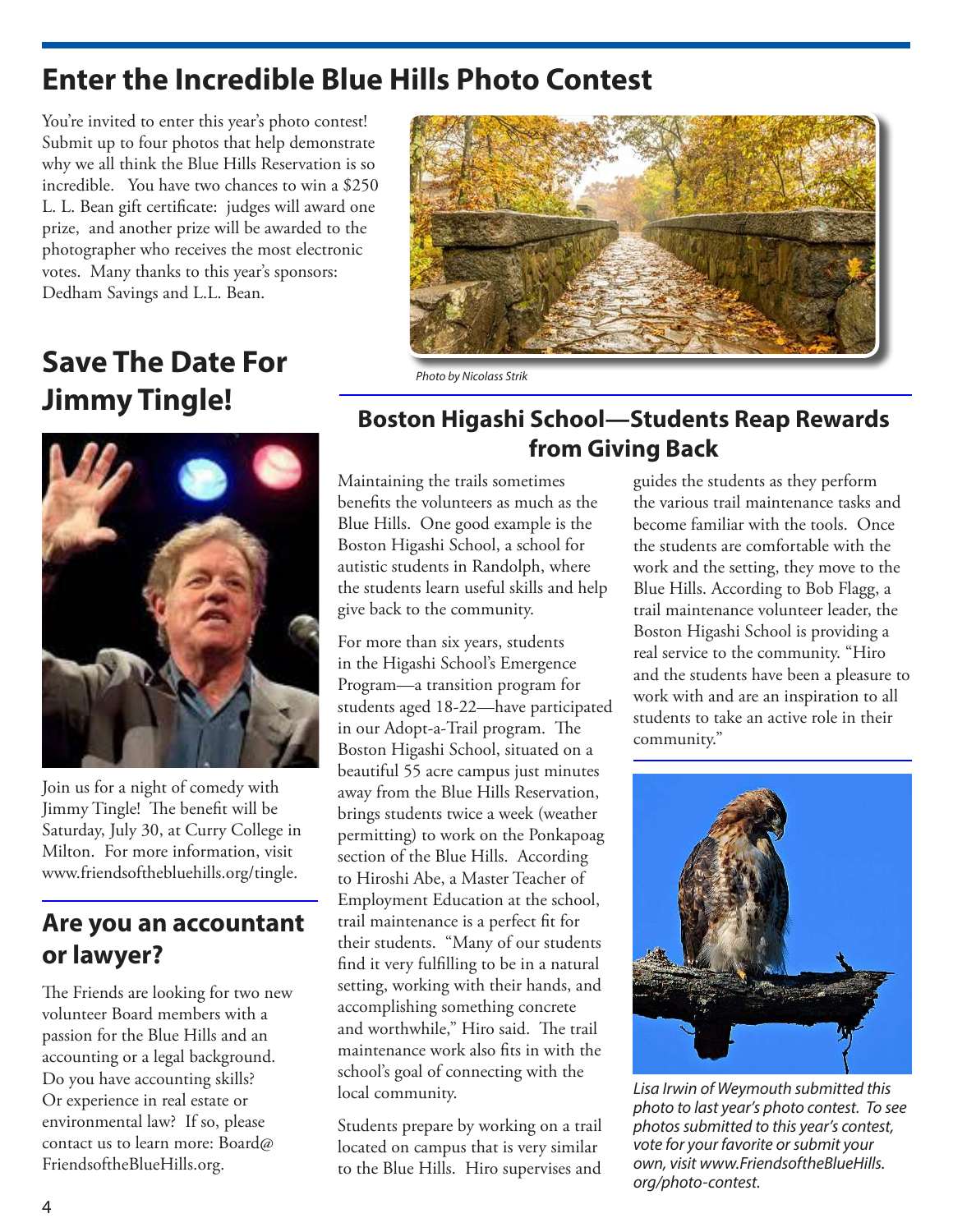# **Not too chilly, but plenty of Chili!**

Nearly 200 people joined Friends of the Blue Hills for an evening of lively Irish music, chili tasting, crafts, and winter fun! Mild temperatures made for a very pleasant night hike!

#### **Special thanks to Blue Hills Ski Area for hosting the event and to our sponsors, Doctors Express of Braintree and Dedham and William Raveis Real Estate in Milton.**

We are also grateful to those businesses that helped make Winter Fest a big success: Food Should Taste Good, Fruit Center Marketplace in Milton, and Blue Hills Brewery in Canton.



Congratulations and THANK YOU to our wonderful Chili Cook Off competitors (l to r): Tim Slason of The Plate in Milton, Ed Morris and Tim Colton, both of The Fours in Quincy and Tim's brother Jack, and Rick Sampson of Queen Anne's Restaurant in Canton. Not shown: Chili's in Braintree.



Thank you to our Chili Cook Off judges ( l to r): Stephen Teehan (who was celebrating his birthday that night), Christine Cedrone, Jeremy Comeau, Victor Del Vecchio, Warren Mohn, Scott Wayne, Julianne Bridgeman, and Kelly Lannutti.<br>Isabella and Holden Carey of Quincy



Greg and Kate Glass from Milton with children Autumn and Dylan enjoy the fun.



Dele Omotosho from Quincy and Onome Ukpokpo from Boston sample some chili.



enjoy a craft.